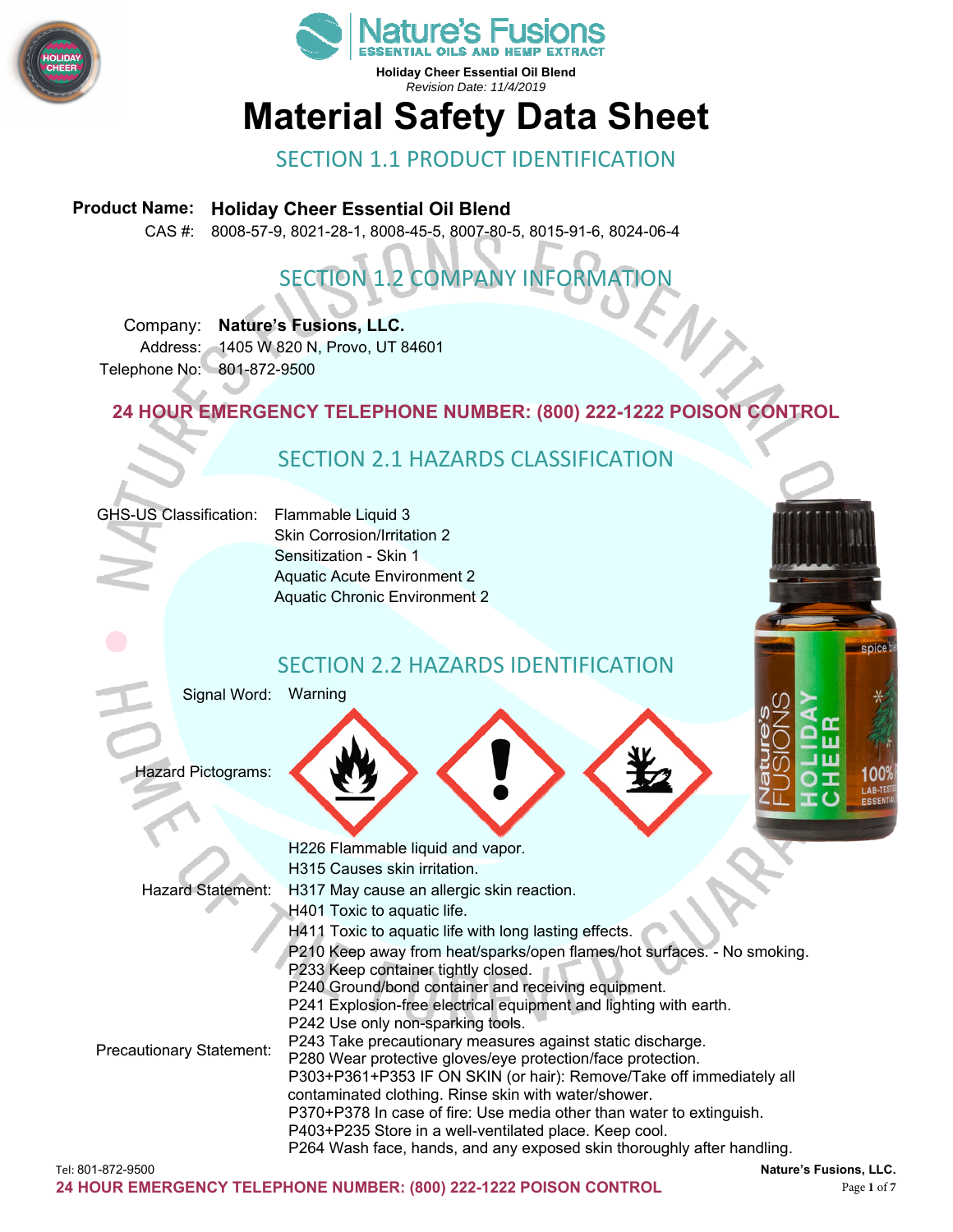



**Holiday Cheer Essential Oil Blend**  *Revision Date: 11/4/2019*  P261 Avoid breathing dust/fume/gas/mist/vapors/spray. P272 Contaminated work clothing should not be allowed out of the workplace. P333+P313 If skin irritation or rash occurs: Get medical advice/attention. P363 Wash contaminated clothing before reuse. P273 Avoid release to the environment. P501 Dispose of contents/container in accordance with local/regional/national/international regulations.

## SECTION 2.3 OTHER HAZARDS INDENTIFICATION

Other Hazards: Toxic to aquatic life with long lasting effects.

## SECTION: 3. COMPOSITION / INFORMATION INGREDIENTS

| <b>Content</b>                  | CAS#      | EC#       | <b>Concentration</b> |
|---------------------------------|-----------|-----------|----------------------|
| <b>Orange Essential Oil</b>     | 8008-57-9 | 232-433-8 | $30\% - 60\%$        |
| <b>Balsam Fir Essential Oil</b> | 8021-28-1 | 285-364-0 | $5\%$ - 25%          |
| <b>Nutmeg Essential Oil</b>     | 8008-45-5 | 282-013-3 | $5\% - 25\%$         |
| Cassia Essential Oil            | 8007-80-5 | 284-635-0 | $1\% - 10\%$         |
| <b>Cinnamon Essential Oil</b>   | 8015-91-6 | 283-479-0 | $1\% - 10\%$         |
| Vanilla Absolute                | 8024-06-4 | 283-521-8 | $< 5\%$              |
|                                 |           |           |                      |
|                                 |           |           |                      |

\*\*Specified chemical identity and/or exact percentage of composition has been withheld as a trade secret. \*

#### SECTION 4.1 NECESSARY FIRST AID MEASURES

| Eye Contact:  | Do not apply (chemical) neutralizing agents. Rinse immediately with plenty of water. Consult an<br>eye specialist. Obtain medical attention if pain, blinking or redness persists.                                                                                                                                                     |  |
|---------------|----------------------------------------------------------------------------------------------------------------------------------------------------------------------------------------------------------------------------------------------------------------------------------------------------------------------------------------|--|
| Inhalation:   | Remove person to fresh air and keep comfortable for breathing. Assure fresh air breathing.<br>Allow the vicitm to rest.                                                                                                                                                                                                                |  |
| Ingestion:    | Ingestion of large quantities: immediately to hospital. Rinse mouth with water, do not induce<br>vomiting, call a doctor. Rinse mouth. Do NOT induce vomiting. Immediately call a POISON<br>CENTER/doctor.                                                                                                                             |  |
| Skin Contact: | Wash skin with plenty of water. Take off immediately all contaminated clothing. Rinse skin with<br>water/shower. Wash contaminated clothing before reuse. If skin irritation occurs: Get medical<br>advice/attention. Specific treatment (see supplemental first aid instruction on this label.) If skin<br>irritation or rash occurs. |  |

## SECTION 4.2 SYMPTOMS

Eye Contact: Irritation of the eye tissue. Inhalation: May cause an allergic skin reaction. Ingestion: May be fatal if swallowed and enters airways. Skin Contact: Slight irritation.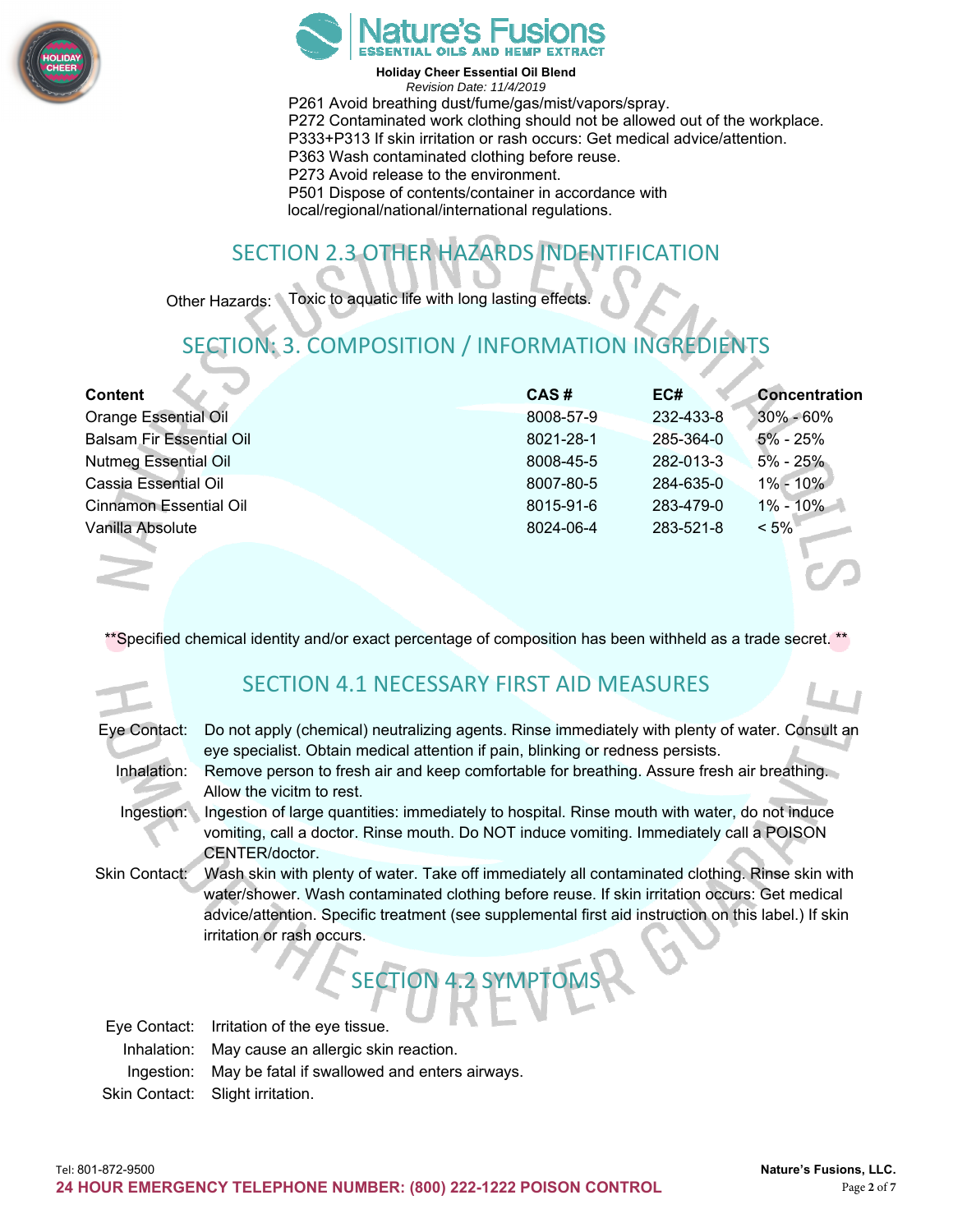



Medical Attention/Special Treatment: Treat symptomatically.

#### SECTION 5.1 EXTINGUISHING

Suitable Extinguishing media: CO2. Foam. Dry Chemical. Unsuitable Extinguishing media: Water.

#### FCTION 5.2 SPECIAL HAZARD

Special Hazards Arising from Chemical: FLAMMABLE. Keep product and empty container away from heat and sources of ignition. Risk of ignition.

#### SECTION 5.3 FIRE FIGHTING MEASURES

Firefighter Instructions: Use water spray or fog for cooling exposed containers. Exercise caution when fighting any chemical fire. Prevent firefighting water from entering the environment.

Protection during firefighting: Heat/fire exposure: compressed air/oxygen apparatus. Do not enter fire area without proper protective equipment, including respiratory protection.

#### SECTION 6.1 ACCIDENTAL RELEASE MEASURES

| <b>Personal Precautions:</b>                                                                                         |
|----------------------------------------------------------------------------------------------------------------------|
| <b>Provident and the contract of the second contract of the second contract of the second contract of the second</b> |

Remove ignition sources. Use special care to avoid static electric charges. No open flames. No smoking. Protective equipment: Equip cleanup crew with proper protection. Environmental Precautions: Prevent liquid from entering sewers, watercourses, underground or

low areas. Prevent entry to sewers and public waters. Notify authorities if liquid enters sewers or public waters. Avoid release to the environment.

#### SECTION 6.2 ACCIDENTAL RELEASE CLEANING MEASURES

Methods and Material for Cleaning Up: On land, sweep or shovel into suitable containers. This material and its container must be disposed of in a safe way, and as per local legislation. Take up liquid spill into absorbent material. Collect spillage. Soak up spills with inert solids, such as clay or diatomaceous earth as soon as possible. Store away from other materials.

#### SECTION 7.1 PRECAUTIONS FOR HANDLING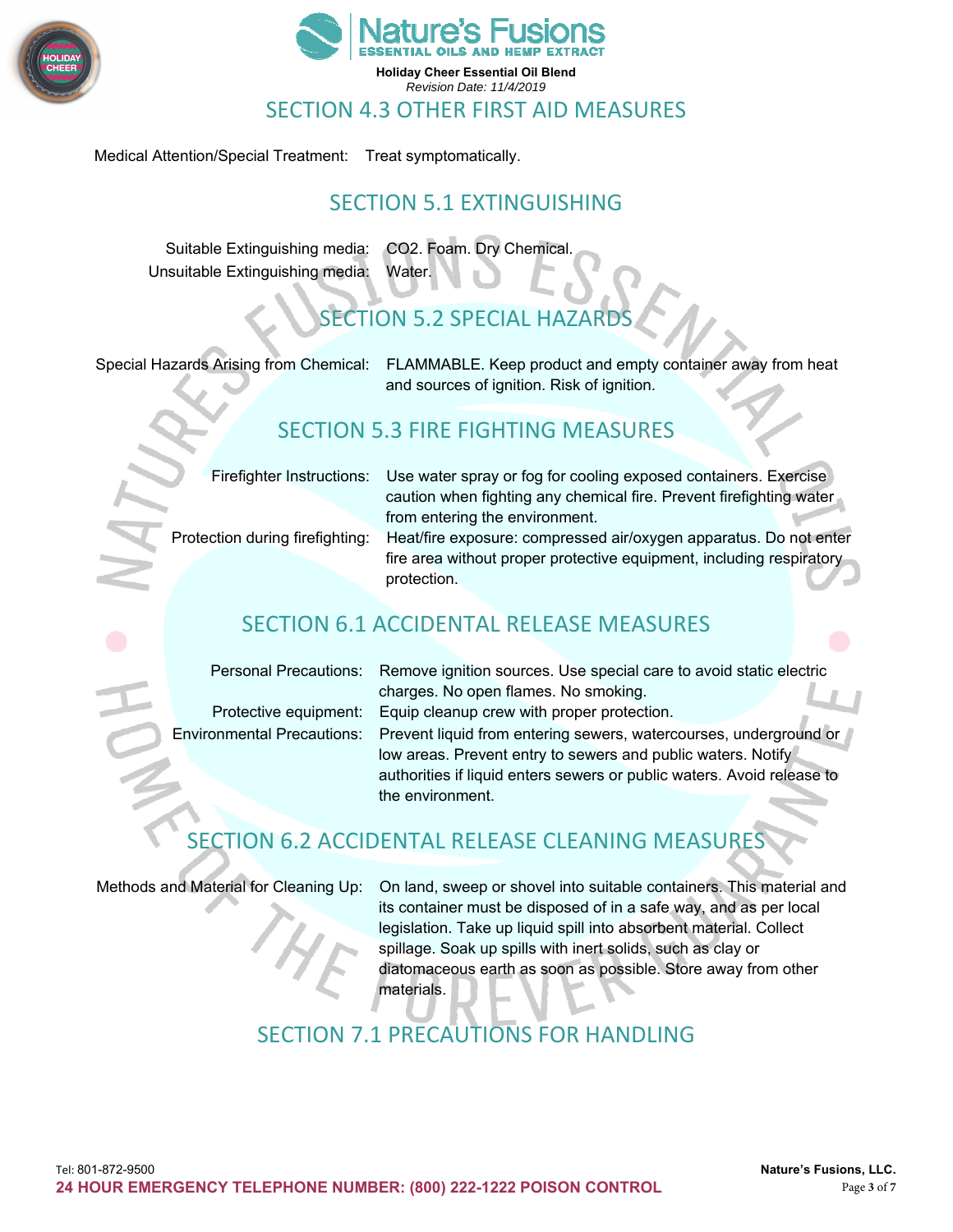



Precautions for handling: Do not discharge the waste into the drain. Do not use compressed air for pumping over spills. Keep away from sources of ignition - No smoking. Measure the concentration in the atmosphere. Keep container tight closed. Comply with local regulations for disposal. Carry out operations in the open/under local exhaust/ventilation or with respiratory protection. Wash hands and other exposed areas with mild soap and water before eating, drinking or smoking and when leaving work. Provide good ventilation in process area to prevent formation of vapor. No open flames. No smoking. Take precautionary measures against static discharge. Use only non-sparking tools. Avoid breathing dust/fume/gas/mist/vapors/spray.

## SECTION 7.2 CONDITIONS FOR SAFE STORAGE

Conditions for safe storage: Wash hands thoroughly after handling. Contaminated work clothing should not be allowed out of the workplace. Wash contaminated clothing before reuse.

#### SECTION 8.1 EXPOSURE AND ENGINEERING CONTROLS

PEL, ACGIH, TLV exposure limit: No additional information available.

Appropriate engineering controls: Shower. Eyewash stations. Ventilation systems.

#### SECTION 8.2 PERSONAL PROTECTION/EQUIPMENT

Eye/Face Protection: Use tightly sealed goggles. Environmental Exposure Control: Avoid release to the environment.

Hand Protection: Wear protective gloves. Skin and Body Protection: Protective clothing. Wear suitable protective clothing. Respiratory Protection: In case of insufficient ventilation, wear suitable respiratory equipment.

#### SECTION 8.3 ADDITIONAL INFORMATION

Other: Do not eat, drink, or smoke when using this product.

#### SECTION 9.1 PHYSICAL PROPERTIES

SECTION 9.2 CHEMICAL PROPERTIES

Appearance: Pale yellow to yellow liquid. Odor: Spicy citrus with sweet woody undertone. Odor Threshold: No data available. Physical State: Liquid.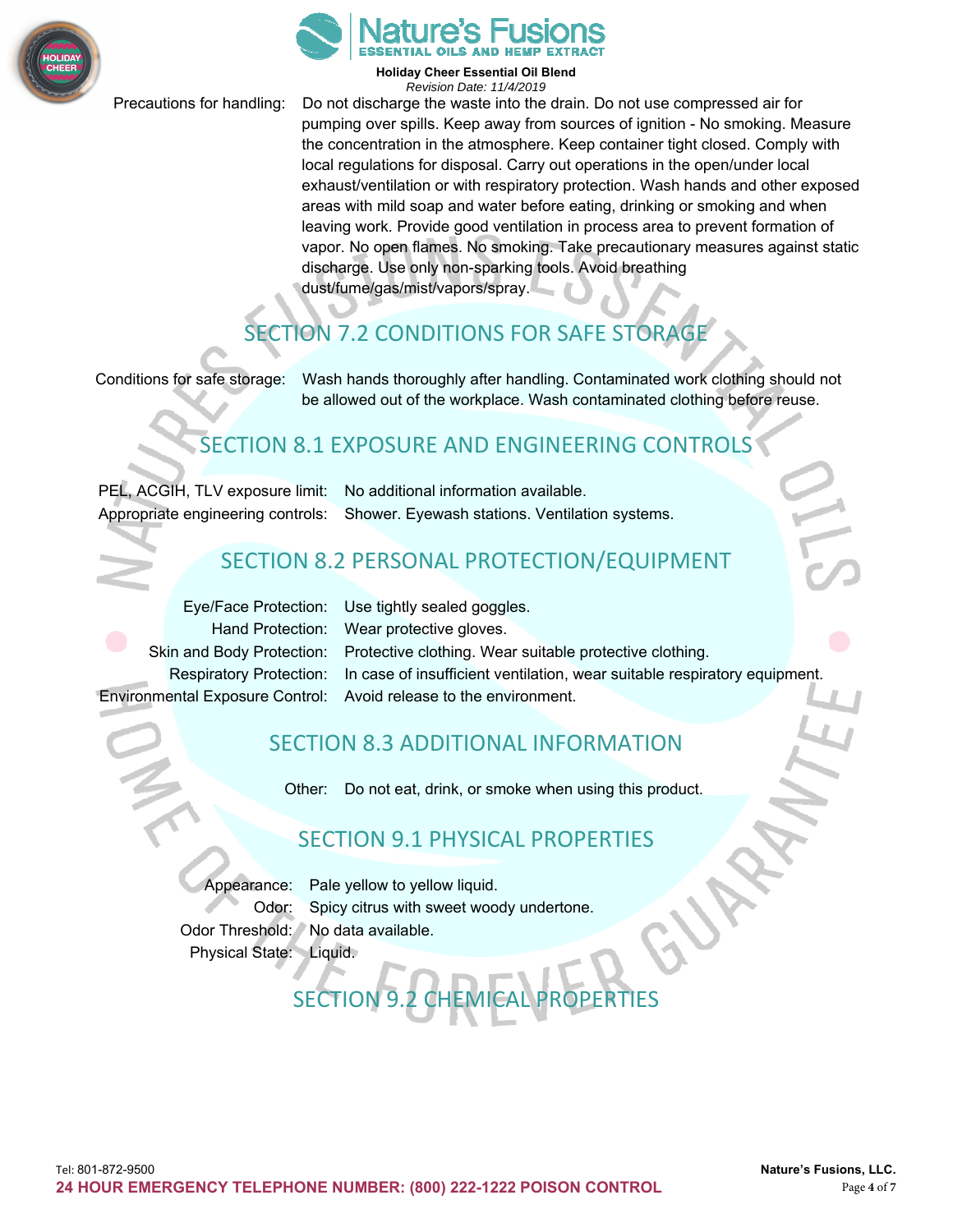



pH: No data available. Melting Point/Freezing Point: No data available. Boiling Point: No data available. Flash Point: 49.1° C Evaporation Rate: No data available. Flammability (solid, gas): No data available. Explosive limits: No data available. Vapor Pressure: No data available. Vapor Density: No data available. Specific Gravity: 0.820 - 0.930 @ 20° C (68° F) Solubility: Soluble in alcohol and oils. Insoluble in water. Partition coefficient: No data available. (n-octanol/water) Autoignition Temp: No data available. Decomposition Temp: No data available. Viscosity: No data available.

#### SECTION 10. STABILITY AND REACTIVITY

Hazardous Combustion

Reactivity: On combustion, forms: carbon oxides (CO and CO2). Chemical Stability: Flammable liquid and vapour. May form flammable/explosive vapour-air mixture. Hazardous Reactions: When exposed to high temperatures, the substance can release hazardous decomposition products, such as CO and CO2 fumes, and nitrogen oxide. Incompatible Materials: Strongly oxidizing and reducing agents. Strong acids. Strong bases.

The thermal decomposition may release/form: CO, CO2. or Decomposition Products:

#### SECTION 11.1 ROUTES OF EXPOSURE

Inhalation: Can be noxious. Inhalation of high concentrations of vapor may result in irritation of eyes, nose and throat, headache, nausea, and dizziness. Skin Contact: Irritation. May cause an allergic skin reaction. Tingling/irritation of the skin. Repeated exposure to this material can result in absorption through skin causing significant health hazard. Harmful in contact with skin. Causes skin irritation. Eye Contact: Eye irritation. Irritation of the eye tissue. Causes serious eye irritation. Ingestion: May be fatal if swallowed and enters airways.

#### SECTION 11.2 RELATED SYMPTOMS

Inhalation: Refer to section 4.2 Skin Contact: Refer to section 4.2 Eye Contact: Refer to section 4.2 Ingestion: Refer to section 4.2

#### SECTION 11.3 OTHER TOXICOLOGICAL INFORMATION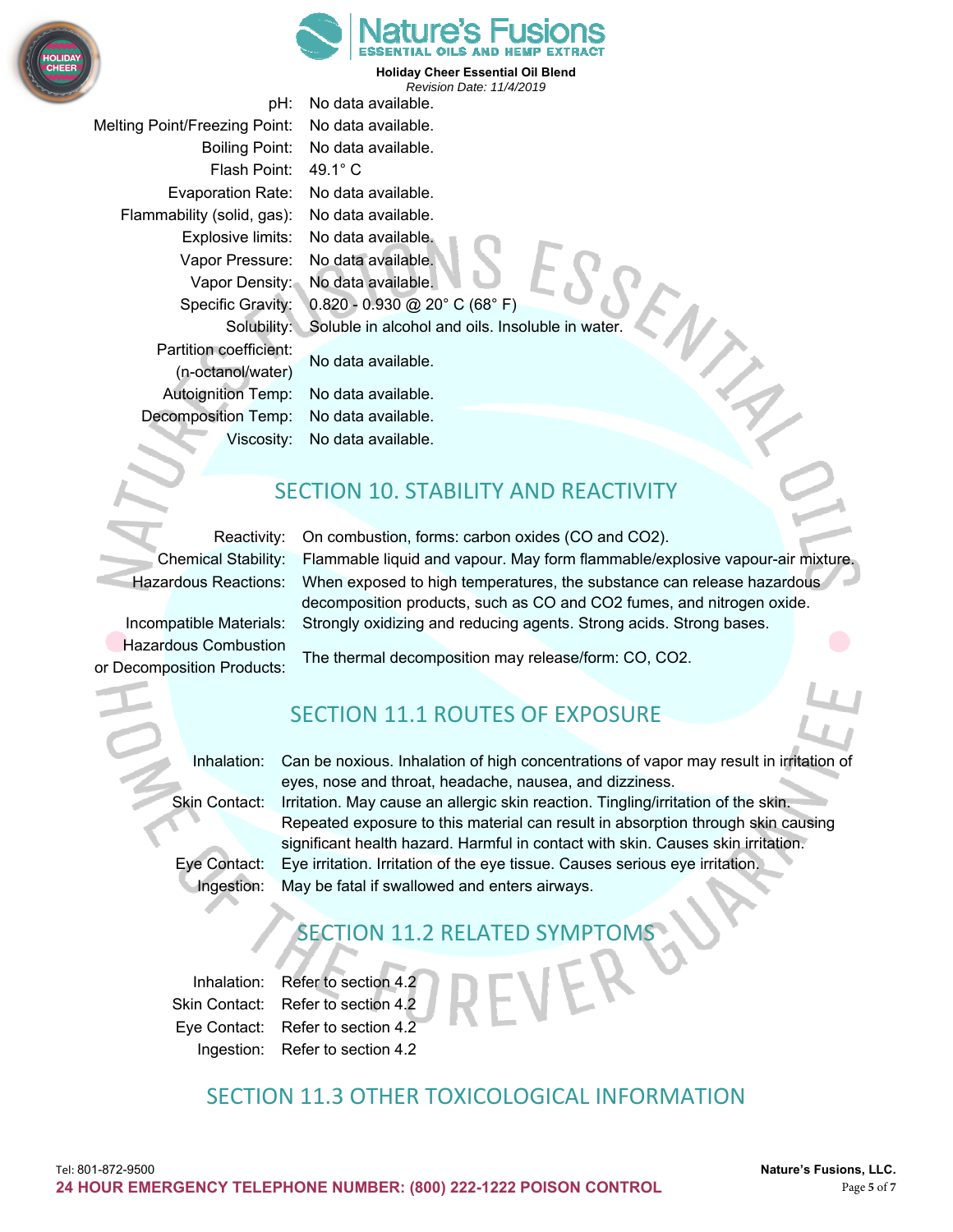



Delayed/Chronic Effects: May cause allergic reactions on skin, may result in difficulty breathing. Toxicity: No additional information available. Carcinogenic: Not Carcinogenic.

#### SECTION 12.1 ECOLOGICAL INFORMATION

Eco-toxicity: Toxic to aquatic organisms, may cause long-term adverse effects environment. Avoid any pollution of ground, surface or underground water. Persistence and Degradability: May cause long-term adverse effects in the environment. Bio-accumulative: No additional information available. Mobility in Soil: No additional information available.

## SECTION 12.2 OTHER ECOLOGICAL INFORMATION

Other Adverse Effects: Avoid release to the environment.

#### SECTION 13. DISPOSAL CONSIDERATION

Waste Disposal Method: Avoid release to the environment. Comply with local regulations for disposal. Discharging into rivers and drains is forbidden. Dispose in a safe manner in accordance with local/national regulations. Remove to an authorized waste treatment plant. Dispose in a safe manner in accordance with local/national regulations. Contaminated Packaging Disposal Method: Handle empty containers with care because residula vapors are flammable.

#### SECTION 14. TRANSPORT INFORMATION

|                                | DOT Shipping (Land): Regulated. Marine Pollutant: Yes.  |
|--------------------------------|---------------------------------------------------------|
| IATA Shipping (Air): Regulated |                                                         |
|                                | IMDG Shipping (Boat): Regulated. Marine Pollutant: Yes. |
|                                | Proper Shipping Name: Flammable Liquid, N.O.S.          |
| UN #: 1993                     |                                                         |
| Hazard Class: 3                |                                                         |
| Packaging Group: III           |                                                         |

## **ECTION 15. REGULATORY INFORMATION**

US Federal Regulations: Ingredients listed on the United States TSCA (Toxic Substances Control Act) inventory International Regulations: Ingredients listed on the Canadian DSL (Domestic Substances List)

#### SECTION 16. OTHER INFORMATION